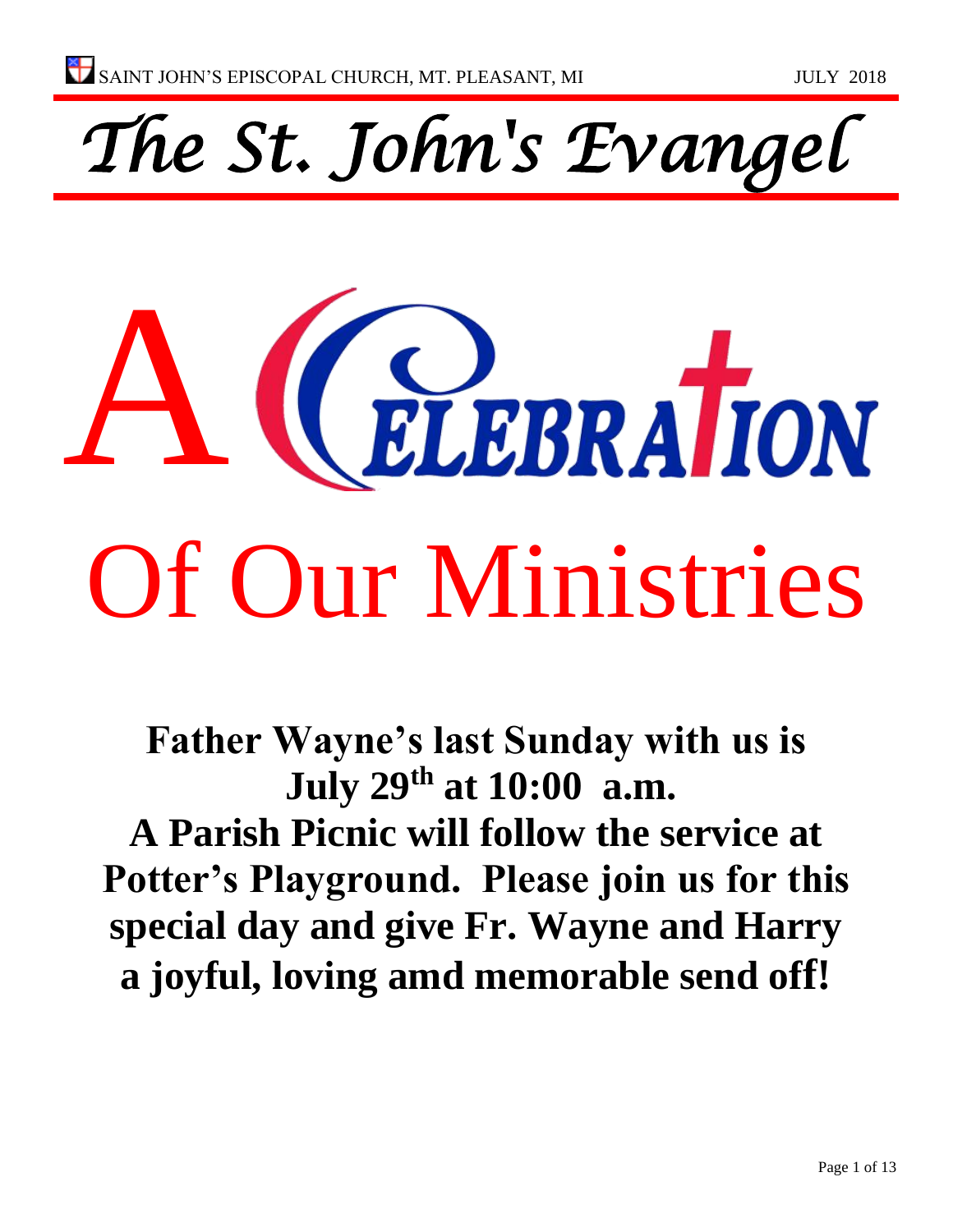

**Remember Our Homebound Members** Stop by to visit or drop a card to our parish members who are homebound.

**Alma Dickerson** 461 E. Wing Rd., Mt. Pleasant 772-2516.

**Al Neal**

Maplewood, 1945 Churchill Blvd. Mt. P - 773-6172

## **Forrest Robinson**

Green Acres, 1805 E. Remus Rd. Room 205Mt. P. The Facility, 772-3456

## **St. John's Prayer Group**

The 16 members of the Prayer Group offer petitions daily for the church and for specific requests. All parishioners are welcome to become members of



the Prayer Group or to submit requests by calling Sandy Wood, 773-9326, Martha Rarick, 773-7510, or the church office at 773-7448.



## **Home Communion**

Just a reminder: you should let the parish office know if you are ill and wish to receive communion or a visit from either the clergy or a Lay Eucharistic Minister.



| Ian Dyer                   | $\mathbf{1}$   |
|----------------------------|----------------|
| George Clapp               | 3              |
| <b>Hazel Hart</b>          | $\overline{4}$ |
| Katja Koeppen/Babcock      | 5              |
| Will Miller                | 8              |
| Ann Marie (Brockman) Orren | 8              |
| Olivia Ohler               | 11             |
| Karen Varanauskas          | 15             |
| <b>Sally Goodrow</b>       | 16             |
| <b>Charles Sherwood</b>    | 17             |
| <b>Joyce Baugh</b>         | 19             |
| Valrie (Wood) Boman        | 19             |
| <b>Claudette Shaffer</b>   | 21             |
| <b>Bernice Cole</b>        | 22             |
| Annie Bjerke               | 24             |
| Ford Dingman               | 25             |
| Al Neal                    | 25             |
| <b>Harriet Dyer</b>        | 26             |
| Kendall Klumpp             | 26             |
| <b>Robert Cosan</b>        | 28             |
| Jon Wolf                   | 29             |
| <b>Tess Bloem</b>          | 30             |
| <b>Wayne Nicholson</b>     | 31             |
|                            |                |

| George & Diana Clapp       | 3  |
|----------------------------|----|
| Harrold & Mary Cook        | 10 |
| David & Jennifer Dingman   | 11 |
| Henry & Nancy Fulton       | 13 |
| Ralph Baber &              |    |
| Karen Varanauskas          | 15 |
| Eric & Jessica Vinciguerra | 15 |
| Clancy & Pat DeLong        | 25 |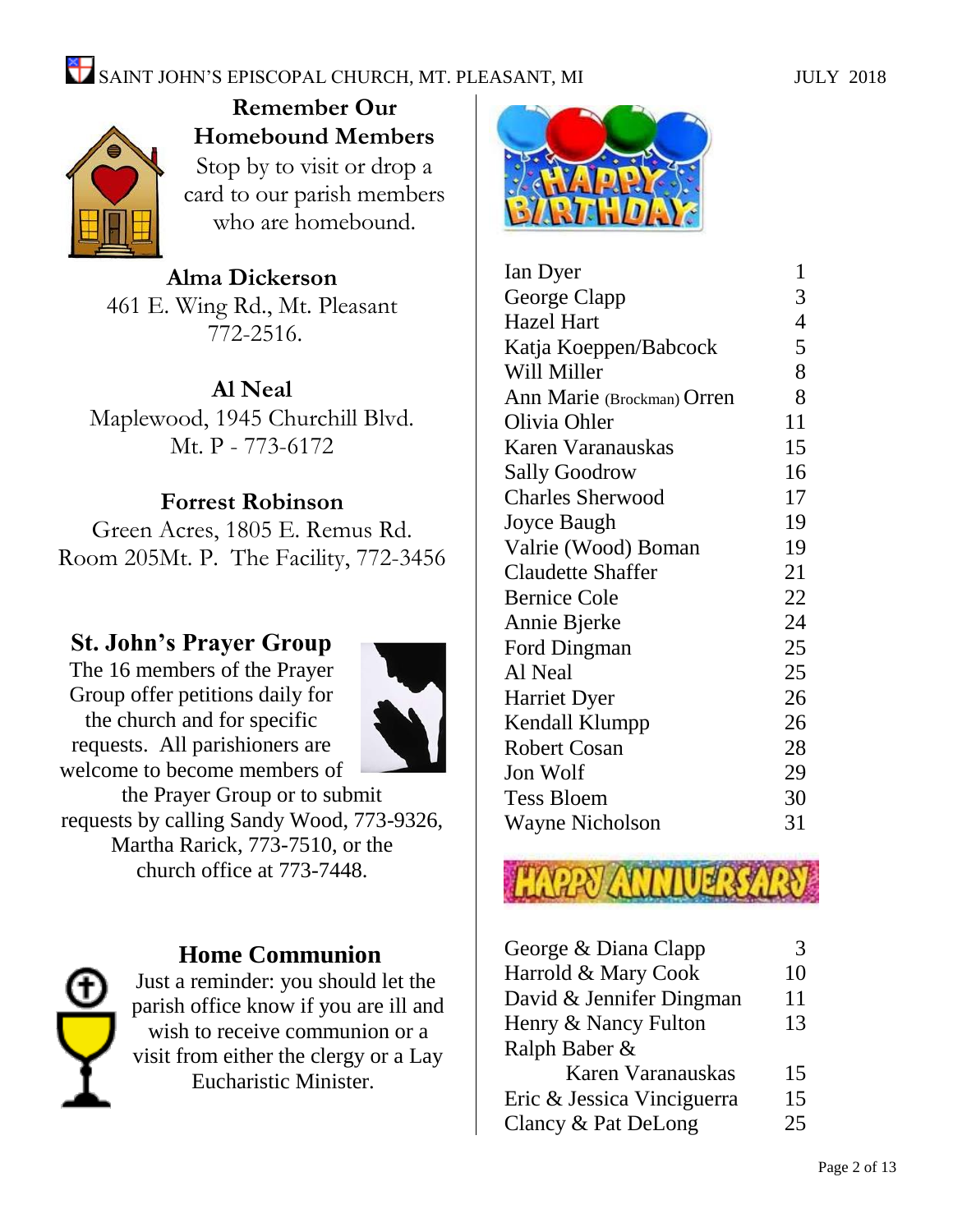## Outside the Tent



*"Outside the Tent" will return in the August "Evangel." Enjoy the glorious summer weather. With peace, Nancy*



## REMEMBER!

St. John's will continue to meet for ONE Sunday Morning worship service at 9:00 a.m. for the months of July and August. The 8:00 a.m. and 10:00 a.m. services will resume on Sunday, September  $2^{\rm nd}$  !!!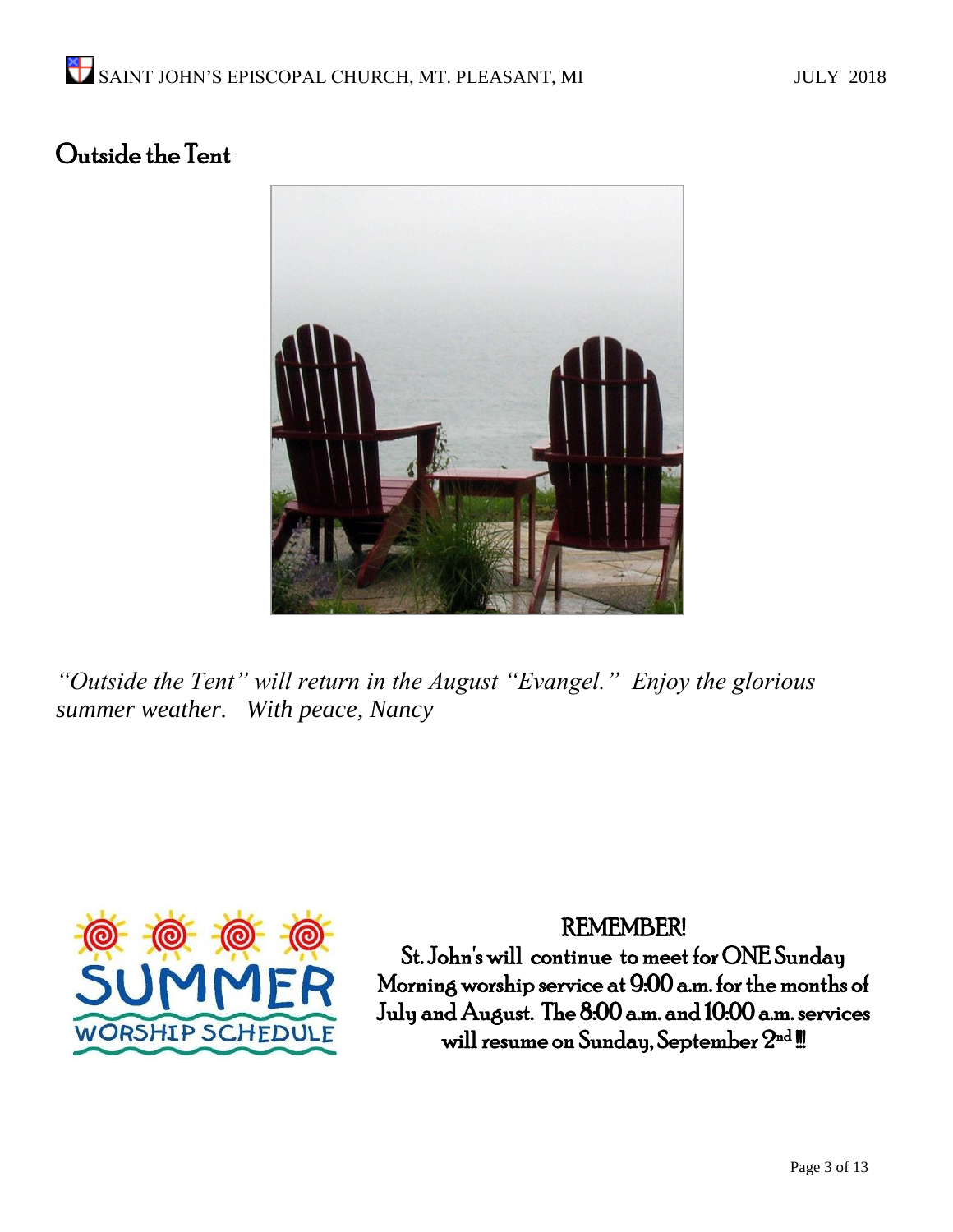

# JULY 2018 SundayLay Ministry

| <b>DATE</b>                                                                        | <b>LESSONS</b>                                                               | <b>PRAYERS</b>                              | <b>GREETERS</b>                                | <b>COFFEE</b><br><b>HOUR</b><br><b>HOSTS</b> | <b>ACOLYTES</b>     | <b>ALTAR</b><br><b>GUILD</b>                 |
|------------------------------------------------------------------------------------|------------------------------------------------------------------------------|---------------------------------------------|------------------------------------------------|----------------------------------------------|---------------------|----------------------------------------------|
| July 1<br>6<br><b>Pentecost</b>                                                    | $9:00$ a.m.<br>Tom<br>Cochrane                                               | 9:00 a.m.<br>Joan Kadler                    | Joan Kadler<br>and<br>Mary Kiesgen             | Ford and<br>Pamela<br>Dingman                | Adam Baker          | Pamela<br>Dingman and<br>Harriett White      |
| <b>Lectionary:</b>                                                                 |                                                                              | Wisdom of Solomon 1:13-15; 2:23-24          | Psalm 30                                       | 2 Corinthians 8:7-15                         |                     | Mark 5:21-43                                 |
| Luly 8<br>7<br><b>Pentecost</b>                                                    | 9:00 a.m.<br>Mary Ellen<br>Cochrane                                          | 9:00 a.m.<br>Mary Kiesgen                   | David, Nancy,<br>and Matthew<br>Kinney         | Joan Kadler<br>and<br>Mary Kiesgen           | Matthew<br>Kinney   | Pamela<br>Dingman and<br>Harriett White      |
|                                                                                    | Lectionary: Ezekiel 2:1-5                                                    | Psalm 123                                   | 2 Corinthians 12:2-10                          | Mark 6:1-13                                  |                     |                                              |
| July 15<br>8<br><b>Pentecost</b>                                                   | 9:00 a.m.<br>Martha Rarick                                                   | 9:00 a.m.<br>Sandy Wood                     | Ulana<br>Klymyshyn<br>and Lynne<br>L'Hommedieu | David, Nancy,<br>and Matthew<br>Kinney       | Wmm<br>Dingman      | Pamela<br>Dingman and<br>Harriett White      |
|                                                                                    | Psalm 85:8-13<br>Ephesians 1:3-14<br>Mark 6:14-29<br>Lectionary: Amos 7:7-15 |                                             |                                                |                                              |                     |                                              |
| July 22<br>$\boldsymbol{9}$<br><b>Pentecost</b>                                    | 9:00 a.m.<br>Ralph Baber                                                     | 9:00 a.m.<br>Jim Thurston                   | Kendall and<br>Lois Klumpp                     | Carol Lauffer<br>and Lynne<br>L'Hommedieu    | Rex Dingman         | Lynne<br>L'Hommedieu<br>and Martha<br>Rarick |
|                                                                                    | Lectionary: Jeremiah 23:1-6                                                  | Psalm 23                                    | Ephesians 2:11-22                              |                                              | Mark 6:30-34, 53-56 |                                              |
| July 29<br>10<br><b>Pentecost</b>                                                  | 10:00 a.m.<br>Ralph Baber<br>Mary Kiesgen                                    | 10:00 a.m.<br>Henry Fulton<br>Martha Rarick | Rod Lelsie and<br>Marian Matyn                 | The Vestry<br>of St. John's                  | Adam Baker          | Lynne<br>L'Hommedieu<br>and Martha           |
| Lectionary: 2 Kings 4:42-44<br>Psalm 145:10-19<br>Ephesians 3:14-21<br>John 6:1-21 |                                                                              |                                             |                                                |                                              |                     |                                              |
| <b>August 5</b><br>11<br><b>Pentecost</b>                                          | 9:00 a.m.<br>Karen<br>Varanauskas                                            | 9:00 a.m.<br>Henry Fulton                   | Sandy Wood<br>and Sharon<br><b>Bolton</b>      | Kendall and<br>Lois Klumpp                   | Matthew<br>Kinney   | Pamela<br>Dingman and<br>Peg Hicks           |
| Ltionary: Exodus 16:2-4, 9-15<br>Psalm 78:23-29<br>Ephesians 4:1-16<br>John 635    |                                                                              |                                             |                                                |                                              |                     |                                              |

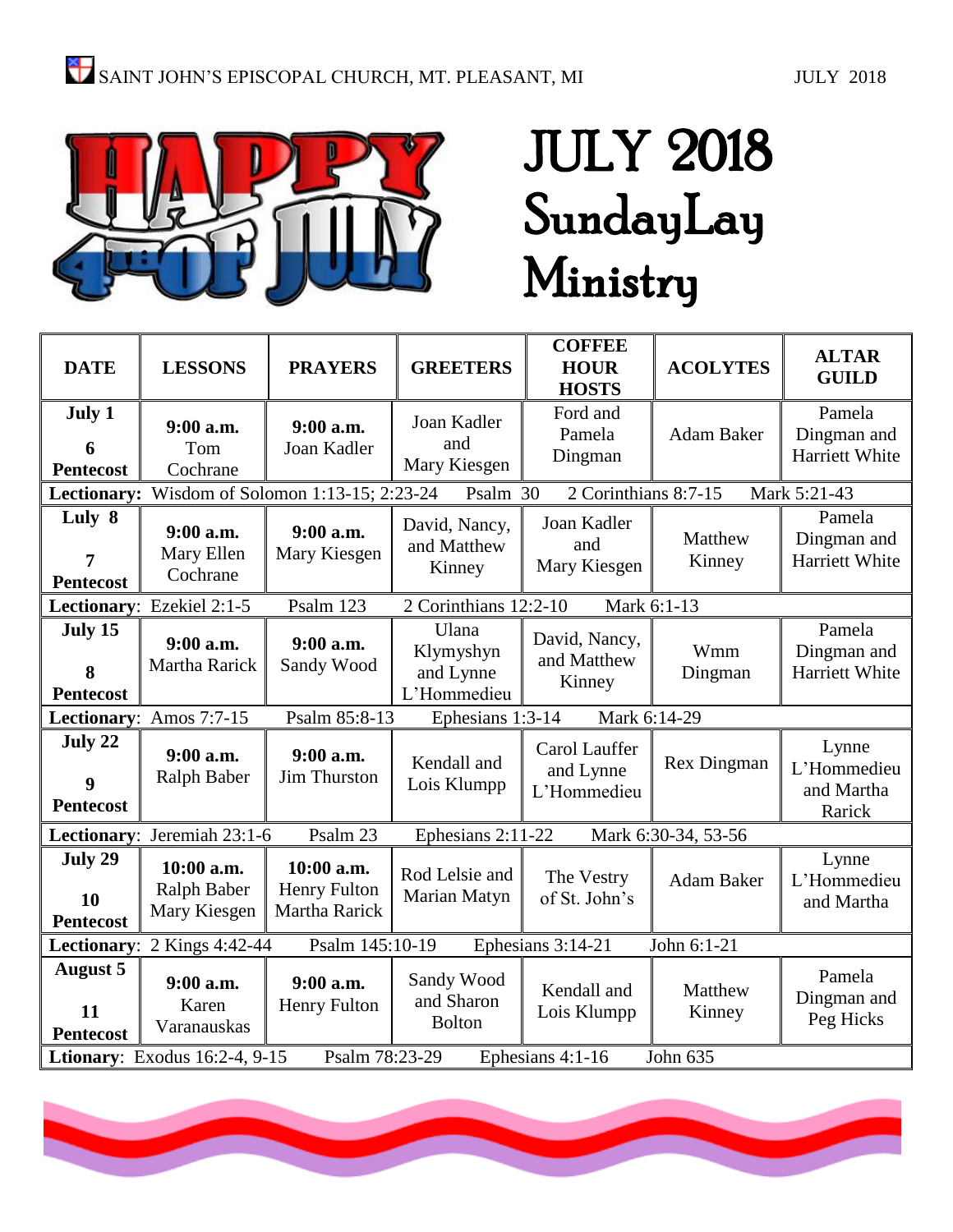$\sum_{i=1}^{N}$  SAINT JOHN'S EPISCOPAL CHURCH, MT. PLEASANT, MI  $\;$  JULY 2018

## JULY 2018 at St. John's Episcopal Church. For updates, visit the Parish Website and click on "Calendar"

| <b>Sunday</b>                                   | <b>Monday</b>           | Tuesday         | Wednesday            | <b>Thursday</b>                     | Friday                  | <b>Saturday</b>                            |
|-------------------------------------------------|-------------------------|-----------------|----------------------|-------------------------------------|-------------------------|--------------------------------------------|
|                                                 |                         |                 |                      |                                     |                         |                                            |
| <b>JULY 1, PENTECOST VI</b>                     | $\mathbf{2}$            | $\mathbf{3}$    | 4                    | 5<br>Farmers Market at              | 6                       | Farmers Market,                            |
| 9am Holy Eucharist                              | 4pm Music<br>Meeting    | 10am T'ai Chi   | Office Closed<br>for | <b>Island Park</b>                  | Office Closed           | Michigan and Main                          |
| 10am Sunday School                              |                         | 5:30pm Yoga     | Independence         |                                     |                         |                                            |
| 5pm Holy Eucharist at Emmaus                    |                         | 7pm             | Day                  | 10am T'ai Chi                       |                         |                                            |
| 5-7pm Yoga                                      |                         | Compassionate   |                      | Deacon Away to                      |                         |                                            |
|                                                 |                         | Friends         |                      | July 27                             |                         |                                            |
| 8, PENTECOST VII                                | 9                       | 10              | 11                   | 12                                  | 13                      | 14                                         |
| 9am Holy Eucharist                              |                         |                 |                      | Farmers Market at                   | Office Closed           | Farmers Market,                            |
| 10am Sunday School                              | 7pm Vestry              | 10am T'ai Chi   |                      | <b>Island Park</b>                  |                         | Michigan and Main                          |
|                                                 |                         |                 |                      | $9:30$ am Staff Meeting             |                         |                                            |
| 5pm Holy Eucharist at Emmaus                    |                         | 5:30pm Yoga     |                      | 10am T'ai Chi                       |                         |                                            |
| 5-7pm Yoga                                      |                         |                 |                      |                                     |                         |                                            |
| <b>15, PENTECOST VIII</b>                       | 16                      | $\overline{17}$ | <b>18</b>            | <b>19</b>                           | 20                      | $\overline{21}$                            |
| 9am Holy Eucharist                              |                         |                 |                      | Farmers Market at                   | Office Closed           | Farmers Market,                            |
| 10am Sunday School                              |                         | 10am T'ai Chi   |                      | <b>Island Park</b>                  |                         | Michigan and Main                          |
|                                                 | 4pm Music               |                 |                      |                                     |                         |                                            |
|                                                 | Meeting                 | 5:30pm Yoga     |                      | 10am T'ai Chi                       |                         |                                            |
| 5pm Holy Eucharist at Emmaus                    |                         |                 |                      |                                     |                         |                                            |
| 22, PENTECOST IX                                | 23                      | 24              | 25                   | 26                                  | 27                      | 28                                         |
| 9am Holy Eucharist with Baptisms                | <b>Evangel Deadline</b> |                 |                      | Farmers Market at                   |                         | Farmers Market,                            |
| 10am Sunday School                              |                         | 10am T'ai Chi   |                      | <b>Island Park</b>                  | Office Closed           | Michigan and Main                          |
|                                                 | 4pm Music               |                 |                      |                                     |                         |                                            |
| 5pm Holy Eucharist at Emmaus<br>5-7pm Yoga      | Meeting                 | 5:30pm Yoga     |                      | 10am T'ai Chi                       |                         |                                            |
|                                                 | 30                      | 31              |                      |                                     |                         |                                            |
| 29, PENTECOST X<br><b>10AM FESTAL EUCHARIST</b> |                         | Fr. Wayne's     | <b>AUGUST 1</b>      | $\overline{2}$<br>Farmers Market at | $\overline{\mathbf{3}}$ | $\overline{\mathbf{4}}$<br>Farmers Market, |
| <b>CELEBRATING OUR MINISTRIES</b>               |                         | Last Day in the |                      | <b>Island Park</b>                  | Office Closed           | Michigan and Main                          |
| <b>FOLLOWED BY PARISH PICNIC!</b>               |                         | Office          |                      |                                     |                         |                                            |
|                                                 |                         |                 |                      |                                     |                         |                                            |
| 5pm Pot Luck and Holy Eucharist at              |                         | 10am T'ai Chi   |                      | 10am T'ai Chi                       |                         |                                            |
| Emmaus                                          |                         | 5:30pm Yoga     |                      |                                     |                         |                                            |
| 5-7pm Yoga                                      |                         |                 |                      |                                     |                         |                                            |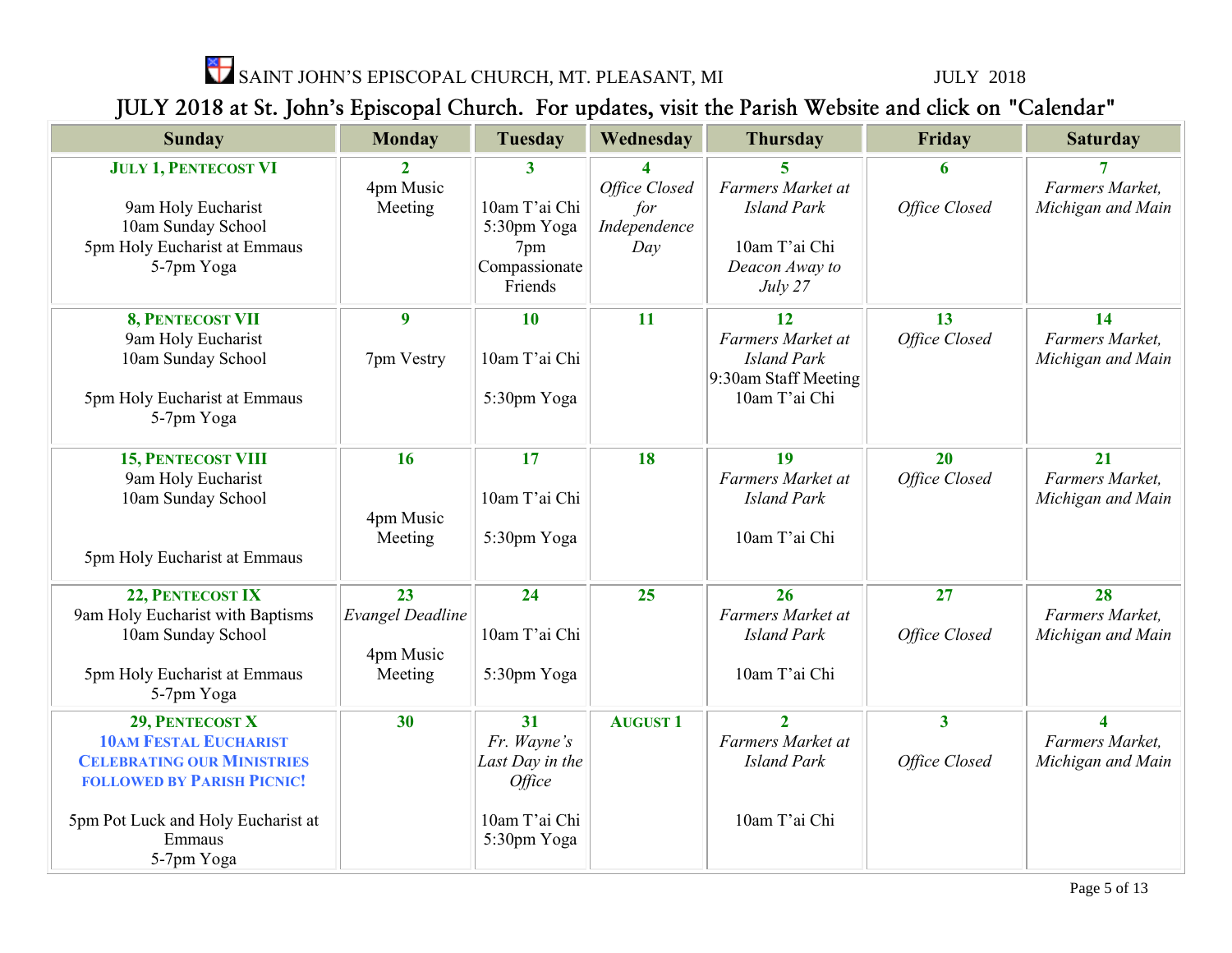

**This is our Greeter/Coffee Hour Host Schedule—If you cannot serve on the date you were given, please exchange dates with someone else on the list and call the Parish Secretary at 773-74**

## **Greeters**



## **July**

- Joan Kadler and Mary Kiesgen
- David, Nancy and Matthew Kinney
- Ulana Klymyshyn and Lynee L'Hommedieu
- Kendall and Lois Klumpp
- Tom and Mary Ellen Cochrane

## **August**

- Sandy Wood and Sharon Bolton
- Colin, Anne and Matthew Alton
- Laura Cochrane and Marcia David
- Rod Leslie and Marian Matyn

## **September**

- Joan Kadler and Mary Kiesgen
- David and Jennifer Dingman
- Ford and Pamela Dingman
- David, Nancy and Matthew Kinney
- Ulana Klymyshyn and Lynne L'Hommedieu

**Coffee Hour Hosts**



## **July**

- Ford and Pamela Dingman
- Joan Kadler and Mary Kiesgen
- David, Nancy and Matthew Kinney
- Carol Lauffer and Lynne L'Hommedieu
- The Vestry

## **August**

- Kendall and Lois Klumpp
- Rod Leslie and Marian Matyn
- Christi Brookes and D.J. and Misha Proctor
- Harriett White and Sandy Wood

## **September**

- Colin, Anne and Matthew Alton
- Ralph Baber and Karen Varanauskas
- Sharon Bolton and Elizabeth Brockman
- Laura Cochrane and Bernice Cole
- Clancy and Pat DeLong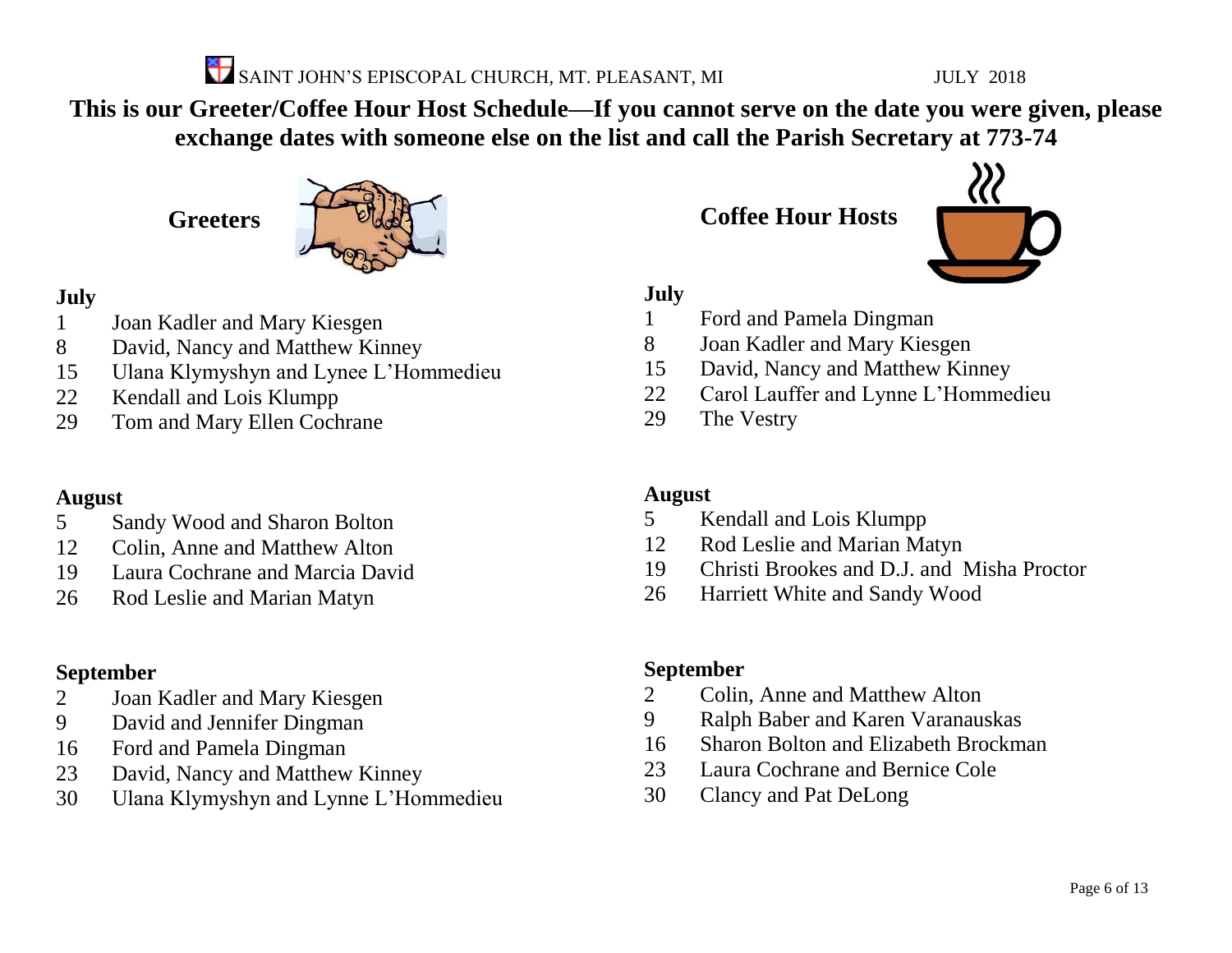## **St. John's Episcopal Church Mt. Pleasant, MI 48858 Vestry Minutes for June 11, 2018**

Present are Adam Baker (clerk), Bernice Cole, David Shirley, Ulana Klymyshyn, Ella Jo Regan, Pat Thurston, Jim Thurston, (Pat and Jim are guests) Clancy DeLong, Marcia Rarick, Eric Vinceguerra.

Vestry approves May 13 minutes.

David gives update on Wayne.

David reports that he, Diane, Nancy and Wayne feel that it would be useful to cancel Wednesday Eucharist for remainder of summer due to low attendance. Vestry expresses assent.

David reports rummage sale was largest ever, with at least \$3500 raised.

The Thurstons suggest an art auction as a fundraiser, with October as a potential month, possibly on a Friday. The event would be for members of the congregation and friends, with congregants trying to bring 2 or 3 friends along with refreshments. Vestry expresses support. Ulana notes we will be hosting the homeless shelter in early October, so we will need to keep that in mind when scheduling.

Ulana moves that the vestry is happy that Pat Thurston will plan on holding an art auction in October/November, Ella seconds. Vestry approves.

Jim suggests that someone locks the entrances, apart from the front door, about five minutes before church service starts and puts up a sign directing people to main entrance. David suggests that Vestry wait on discussions of security until Wayne is back because he has ongoing concerns with the issue. Bernice reminds that it has been suggested that Ushers have cell phones. David suggests we put security on the July agenda.

Pat and Jim leave.

David opens discussion on roofing bids. Ella expresses preference for Fox because they are local she trusts the person who recommended them. Clancy expresses concern for Kieff's bid because the bid contains a disclaimer of warranty on repair work. Eric and Ella also note that Keiff's bid includes fewer supplies. David asks if Fox's bid includes the downspout, Ella is not sure if Nancy asked about it. It is not included in Fox's bid but it is in Keiff's. Clancy suggests that we ask Fox if their bid includes downspout and Ridge cap and if they guarantee their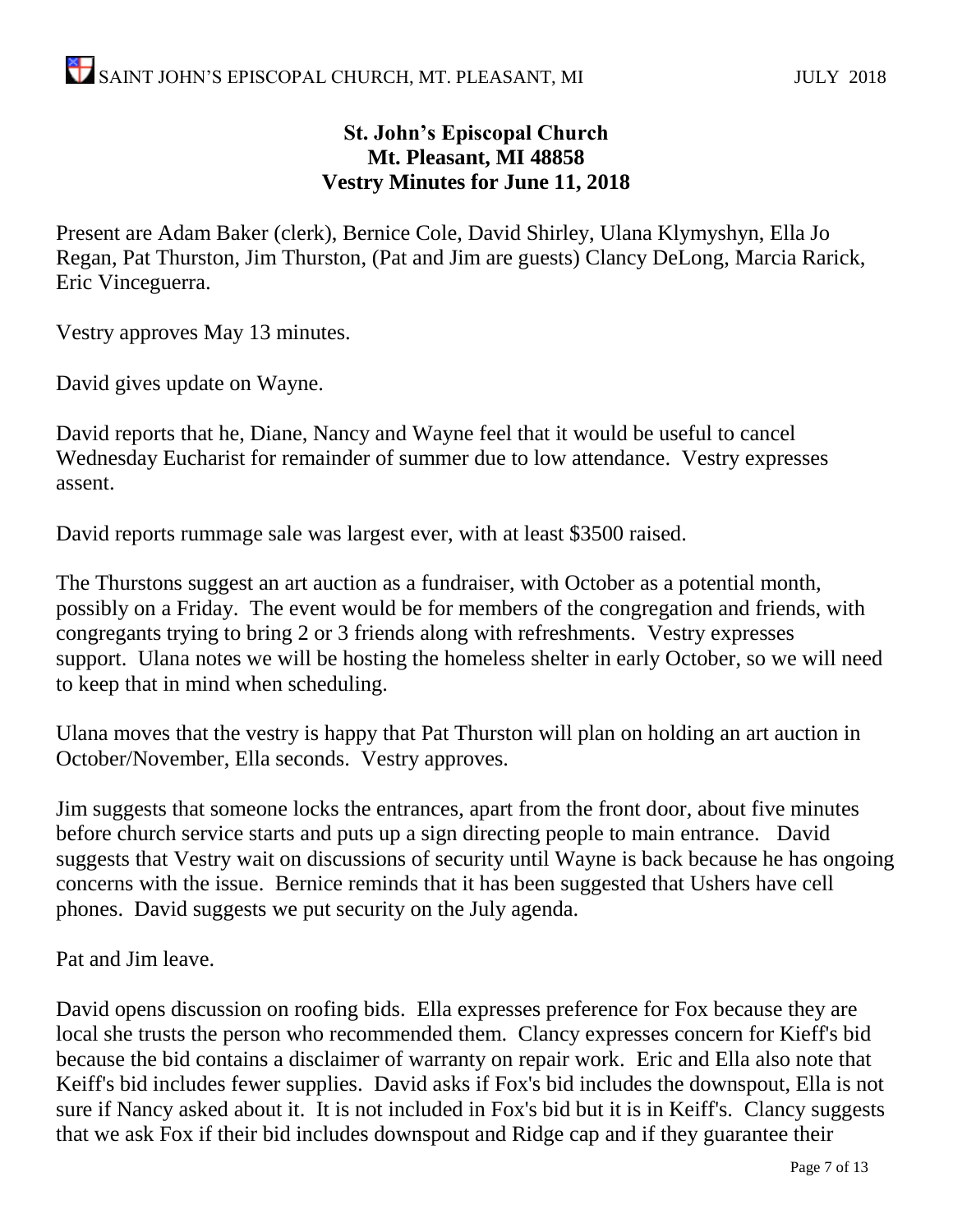craftsmanship. Clancy suggests that Kieff's may not be familiar with Mt. Pleasant permit requirements. Vestry expresses tentative preference for Fox.

Clancy begins financial report. Clancy suggests that the treasurer has their own church email account. Clancy discusses uncollected Building Project pledges. Clancy discusses the auditor's email. Clancy also discusses the Diocesan Apportionment Calculation. Vestry has no questions.

Ella mentions that Mary Ellen Cochrane would be interested in telling a story during one of Wayne's farewell events. Planners should consider which time might be appropriate and if electricity would be available for audio equipment.

Ulana suggests that we buy another trash barrel for when we have homeless shelter and use it during Wayne's farewell events.

Marcia moves to adjourn. Bernice seconds. Vestry adjourns.

Faithfully submitted, Adam Baker, Vestry Clerk

## **Vestry Minutes June 24, 2018**

Present are Adam Baker (clerk), Clancy DeLong, Marcia David, +Whayne Hougland (visiting), Diane Stier, Wayne Nicholson, David Shirley, Bernice Cole, Tom Cochrane, Ella Jo Regan, Nancy Fulton, Ulana Klymyshyn.

\_\_\_\_\_\_\_\_\_\_\_\_\_\_\_\_\_\_\_\_\_\_\_\_\_\_\_\_\_\_\_\_\_\_\_\_\_\_\_\_\_\_\_\_\_\_\_\_\_\_\_\_\_\_\_\_\_\_\_\_\_\_\_\_\_\_\_\_\_\_\_\_\_\_\_\_

Wayne opened our conversation with prayer.

Whayne asks vestry to put their expectations aside for the upcoming transition, and that spiritual leadership for the congregation will be a primary responsibility for vestry. Whayne reiterates that it is important that we have codified our agreements with Sr. Diane and Deacon Nancy so their roles are understood.

Ulana states that she thinks a regular correspondence or report to the congregation would be a good idea just to keep up-to-date. Nancy states that keeping up transparency is key to maintaining trust.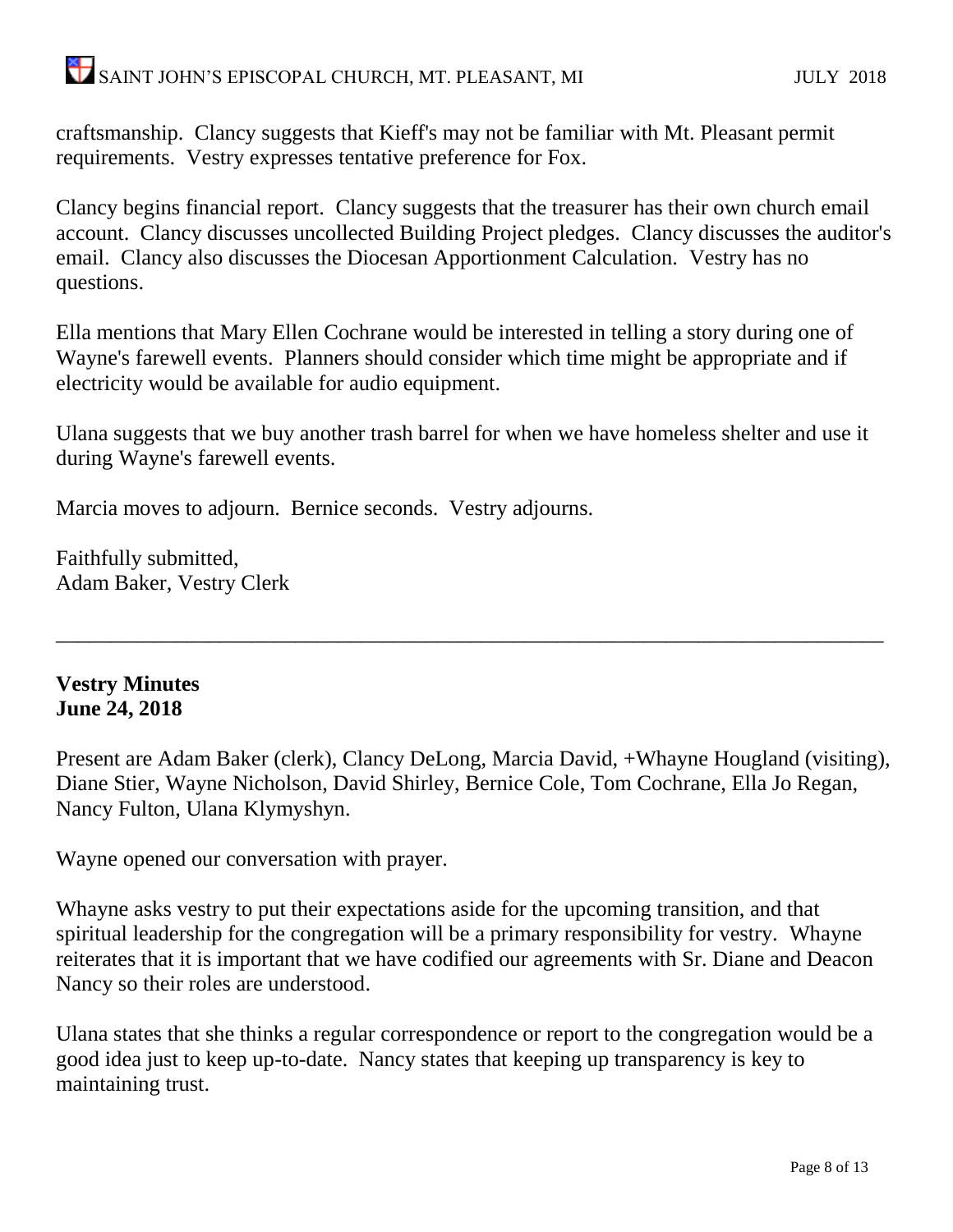Ulana asks how wide the search for a candidate could be. Whayne answers it could be national or even international. Often the candidate profile is written after the congregation's process of discernment and published by the Office of Transitional Ministry.

Tom asks what happens between August 1st and when the job listing is posted. Whayne says it depends on how much time the congregation needs to adjust to Wayne's absence and define themselves. Whayne says it might be a year of interim for discernment, then a search committee is formed and another 6-12 months before candidates are interviewed. Whayne warns against rushing through the process. Churches need to find candidates who are called to the congregation.

Diane asks what is the most important thing that needs to happen during the interim period. Whayne answers that The Rev. Val Ambrose, Canon Missioner for the Central Region, will help the church through that process, but meetings/picnics/tea sessions are often used to gauge feelings of congregants.

Whayne warns that anxiety ratchets up when the rector leaves and can make congregations impulsive and impatient. This is why it is important to give congregation breathing space and time to grieve and find our center. Clarifying this for the congregation is one an important role for vestry moving forward.

Marcia states that surveying the congregation (like writing a short "what is the most important aspect of a rector? survey) will be important. David thinks we are in good shape to do those sorts of surveys, because we did similar things when searching for Wayne.

Wayne and David remind us that there were many times when the parish did not have a fulltime priest, including when it was closed for 12 years during the depression. "Fear not" is the underlying principle, Wayne reminds us. Our parish is healthy and not secretive, few rumors, and people are comfortable coming forward with issues.

Whayne leads us in closing prayer. Nancy dismisses everyone.

(Marcia adds a question for Vestry: Fox Home Builders would like permission to start on roof while weather is good. Clancy says we have funds for it (\$5205), and source can be determined at next meeting (July 9). Ulana moves Vestry authorize Nancy Kinney to authorize Fox to start roof work. Ella seconds, Vestry approves.)

Faithfully submitted, Adam Baker, Vestry Clerk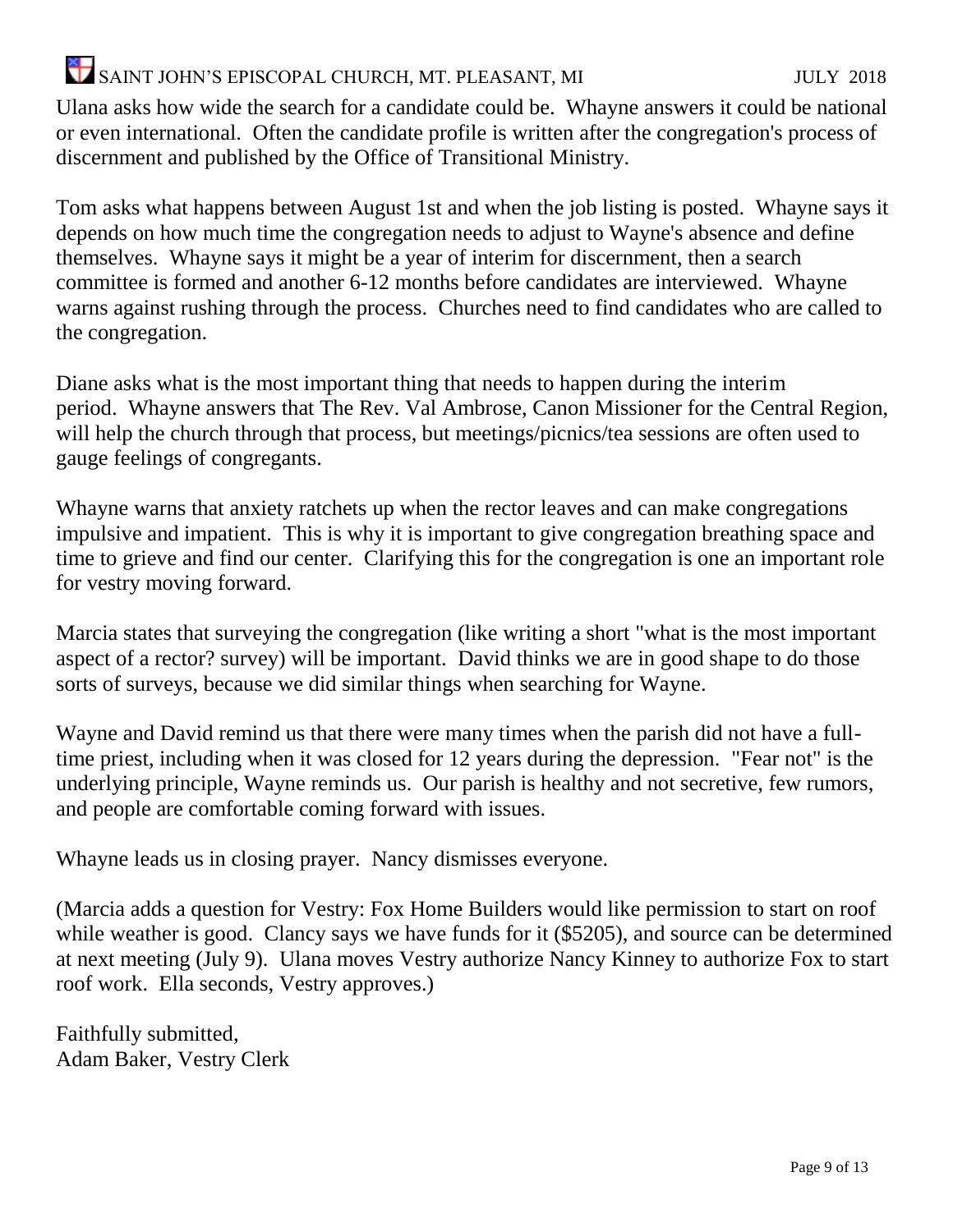### **June 2018 Financial Report**

Below is a summary of operating fund activity through the end of May (41.67%).

Unrestricted operating fund receipts................................................\$ 79,752.55 (40.98% of budget) Unrestricted operating fund expenditures...........................................93,405.80 (48.00% of budget)

### **Operating fund receipts over (under) expenditures ................. \$ (13,653.25)**

Through May, income is approximately \$2,000 above expenses, when annualizing rector salary and benefits. I encourage parishioners to keep their operating pledges up to date during the summer months. Also, if you have generously offered to fund individual items during our construction, please be sure to you have fulfilled this commitment. Bills associated with your gift have already been paid.

#### **Cash balances on May 31, 2018 are as follows:**

| Capital Campaign funds balance on January 1, 201820,103.05 |  |
|------------------------------------------------------------|--|
| Capital Campaign funds balance on May 31, 2018 16,937.43   |  |

#### **Capital Fund Activity For May:**

|--|--|--|--|

### **BUILDING PROJECT**

| Non-Capitalized Expenses (Bank Fees/Interest) 14,776.66 |  |
|---------------------------------------------------------|--|

|--|--|--|--|--|

Anticipated Expenses:

### **TOTAL PROJECT COST.....................................475,910.92**

Clancy DeLong, Treasuere St. John's Episcopal Church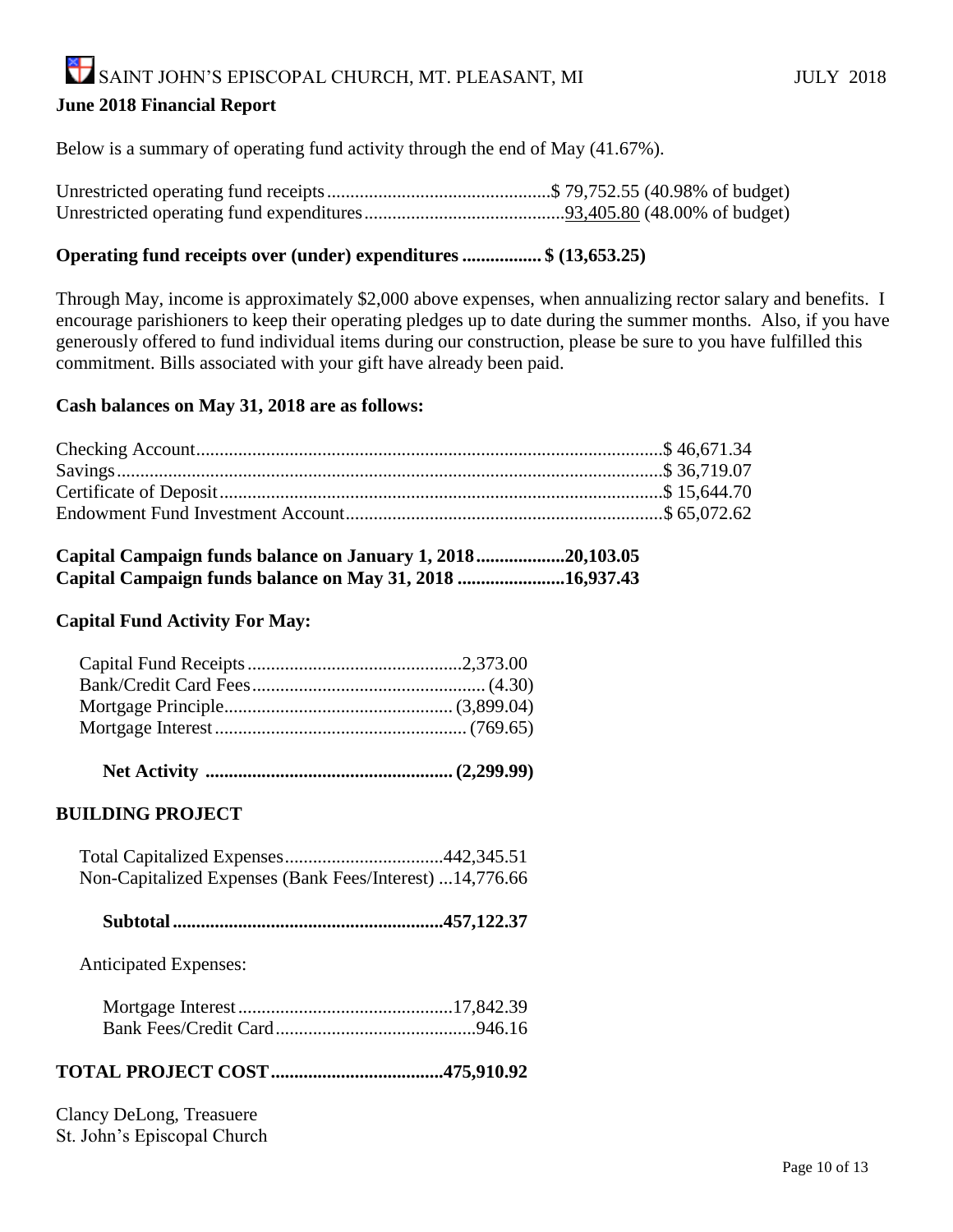## **ANGLICAN WORTHIES**

## 330. Kingsley, Charles (1819-1875) Divine

Kingsley is almost forgotten now, though eminent in his time. We owe him a great deal however, for his leadership in the concern for the London workingman, who was victimized by the industrial revolution, when among the Anglican clergy the term "Christian socialism" was nearly an oxymoron, combining two ideas rarely found together in those days. Things are different now, *deo gratias*. For this we owe a great debt to Kingsley and to Charles Denison \*Maurice, whose somewhat unorthodox theology attracted the suspicion of heresy. He became Kingsley's mentor.

Kingsley was the eldest of six children born to a clergyman in rural Devon. His biographer, Norman Vance, tells us that Kingsley was "a delicate, nervous, imaginative child," who stuttered into adulthood, but absorbed his father's interest in "country sports and natural history." He also liked to write poetry and sermons! Sent to school with his younger brother to Bristol in 1831, young Kingsley was witness to the riots in the city over the Reform Bill. This bred in him an aversion to confrontational politics. He also fell ill of cholera, which created in him a concern for sanitary health, which we saw in his contemporary, Florence \*Nightingale.

When his family moved to London in 1836, he attended King's College and studied at home. However, Vance says, "he became increasingly bored and irritated with the puritanical restrictions of rectory life and the endless fuss of church business and district visiting in his father's large and active evangelical parish." There is no indication that Kingsley was interested in the priesthood.

In October 1838 he enrolled in Magdalen College, Cambridge. This was when the \*Oxford Movement was in full swing at the sister institution, when \*Newman, \*Pusey, \*Keble, and Hurrell Froude were the most controversial figures in the kingdom. Cambridge was more oriented to the sciences and where Kingsley found others with similar interests. He was lonely and shy at first, and he had not fully recovered from the attack of cholera. (He also began to smoke, and acquired a very difficult habit to quit, as we well know!) Spiritually, he began to have doubts about doctrine. But he continued his interest in natural history, acquiring a friend in Charles Mansfield, another "son of the manse" and an "amateur scientist." Kingsley's studies in classics, however, did not suffer.

In the summer of 1839 Kingsley met Frances Eliza Grenfell (1814-1891), daughter of a successful industrialist. To this talented and opinionated person Kingsley shared all his personal difficulties—doubts, depression, dissipation, etc. Fanny was a sincere Christian with an interest in celibacy, an odd object of romantic interest, perhaps. She apparently was not interested in any permanent relationship with Kingsley unless he opted for holy orders! In 1841 he did so. He worked hard to finish his studies with first class honors and was ordained to the curacy in Eversley, a rural parish in Hampshire where, Vance tells us, "He immediately proved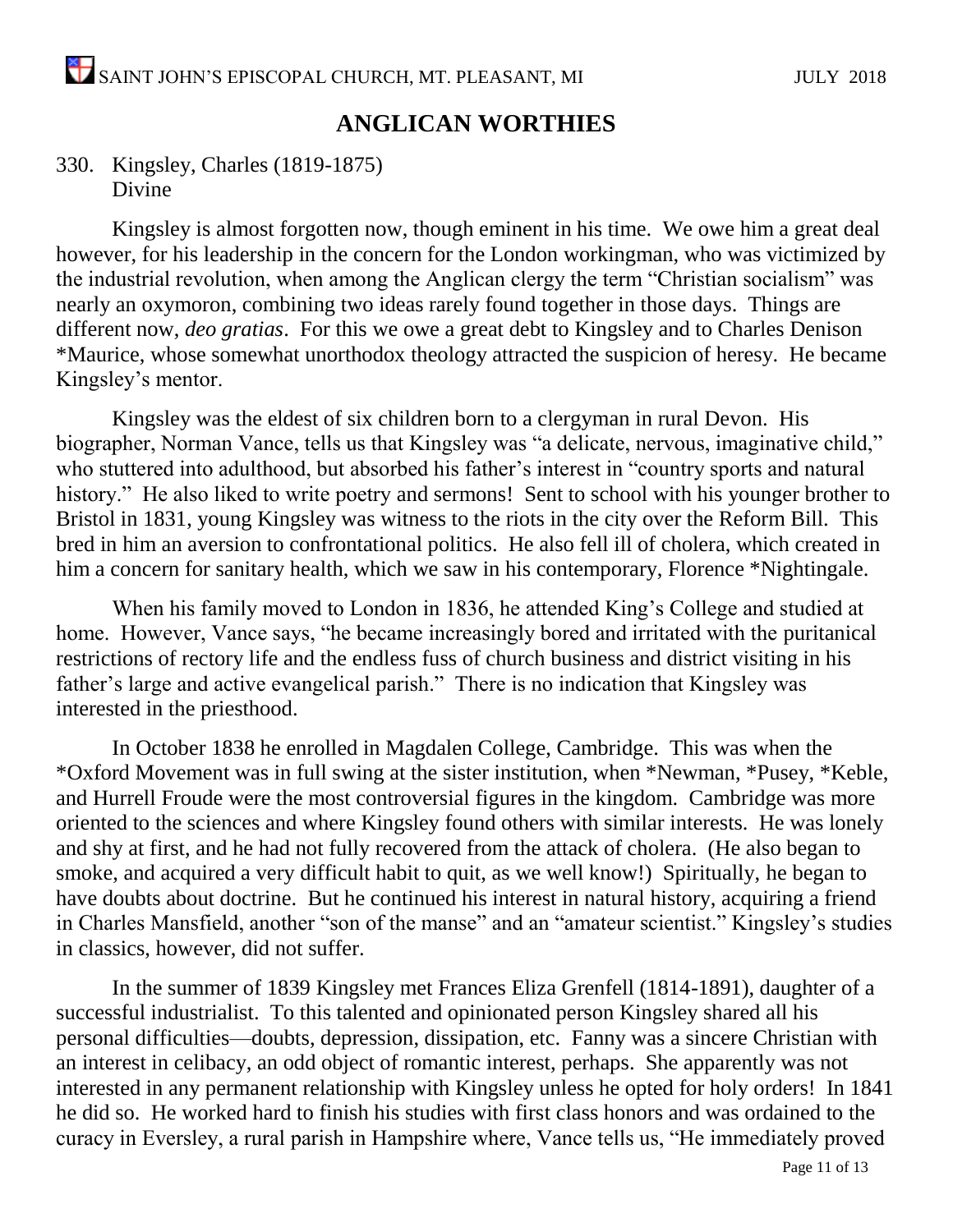himself an energetic pastor deeply concerned with the poor." This was the beginning of the ministry and passion of his life.

These were crazy years for Kingsley. He was involved in "a bizarre religiously erotic correspondence with Fanny, and under her guidance was reading \*Coleridge's influential *Aids*  to *Reflection* (1825), the writings of F.D. Maurice, and the iconoclastic Carlyle. He was looking for some guidance in reconciling his religious, social, and pantheistic preoccupations. 1844 was significant in that he finally married Fanny over her parents' objections, and he met Maurice. He also wrote a verse-tragedy*, The Saint's Tragedy*, about an unfortunate person who had chosen celibacy, his wife's interest. (It was not popular, but Prince Albert liked it.)

He began to correspond with Maurice, who was Professor of English and History at King's College, seeking advice on parish and theological matters, Maurice was suspected of "unsound" views because he was opposed to requiring all divinity candidates to subscribe to the Thirty-Nine Articles (The Book of Common Prayer, pp. 867-76, including #17, "Of Predestination and Election"); he rejected the popular doctrine of eternal punishment, arguing that it was contrary to the love and mercy of Christ, and he was so strongly committed to "Christian socialism" that some in the Church viewed him as a kind of millennial communist. For Kingsley Maurice was his mentor, his "master." In 1848 Kingsley was appointed Professor of English at Queen's College for Women, newly established in London. This put Kingsley and his family in the city.

1848 was a trying time for the English working man. In addition to a six-day week, long hours, and squalid living conditions, so graphically depicted in Kingsley's novel *Alton Locke* (1850), the wages were wholly inadequate; the laborer was completely at the mercy of his wealthy employer. We tend to praise Dickens as a concerned social critic, but he cannot hold a candle to Charles Kingsley. In the 1840s social protest was centered in the Chartists, whose protests were crushed by the authorities. Kingsley believed their causes belonged to him. He scandalized the ecclesiastical establishment by calling himself a Chartist!

His attitude was controversial. Victorian clergy generally did not leave their pulpits and soil their vestments with another's despair. Kingsley and his associates wished to apply Christian principles to industrial organizations, D.C. Somervell wrote; at the minimum they wished to enable their laboring poor to live with the hope and satisfaction of a Christian life, and to gain greater control of their condition. Kingsley was guided by Maurice. And in his efforts to engage with the London labor force he was assisted by the barrister J.M. Ludlow and the author of *Tom Brown's Schooldays*, Thomas \*Hughes. Their initial efforts were "associative," workshops and cooperatives in trades where craftsmen kept their earnings. Kingsley authored an influential pamphlet, "Politics for the People," which explained the limits of Chartism and stressed the need for a moral reformation within the working class. (It should be added that despite his involvement in the conditions of the working class, Kingsley was Conservative in his politics and his faith in the economic system.) His first novel, *Yeast* (1848) "characteristically vivid and chaotic, responding to the ferment of the times" (Vance), was an attack on several personal gripes: celibacy, the bread industry, and greedy landlords. It was initially serialized in *Fraser's Magazine*, but never properly completed b ecause its owner feared its radical tendency.

--hlf